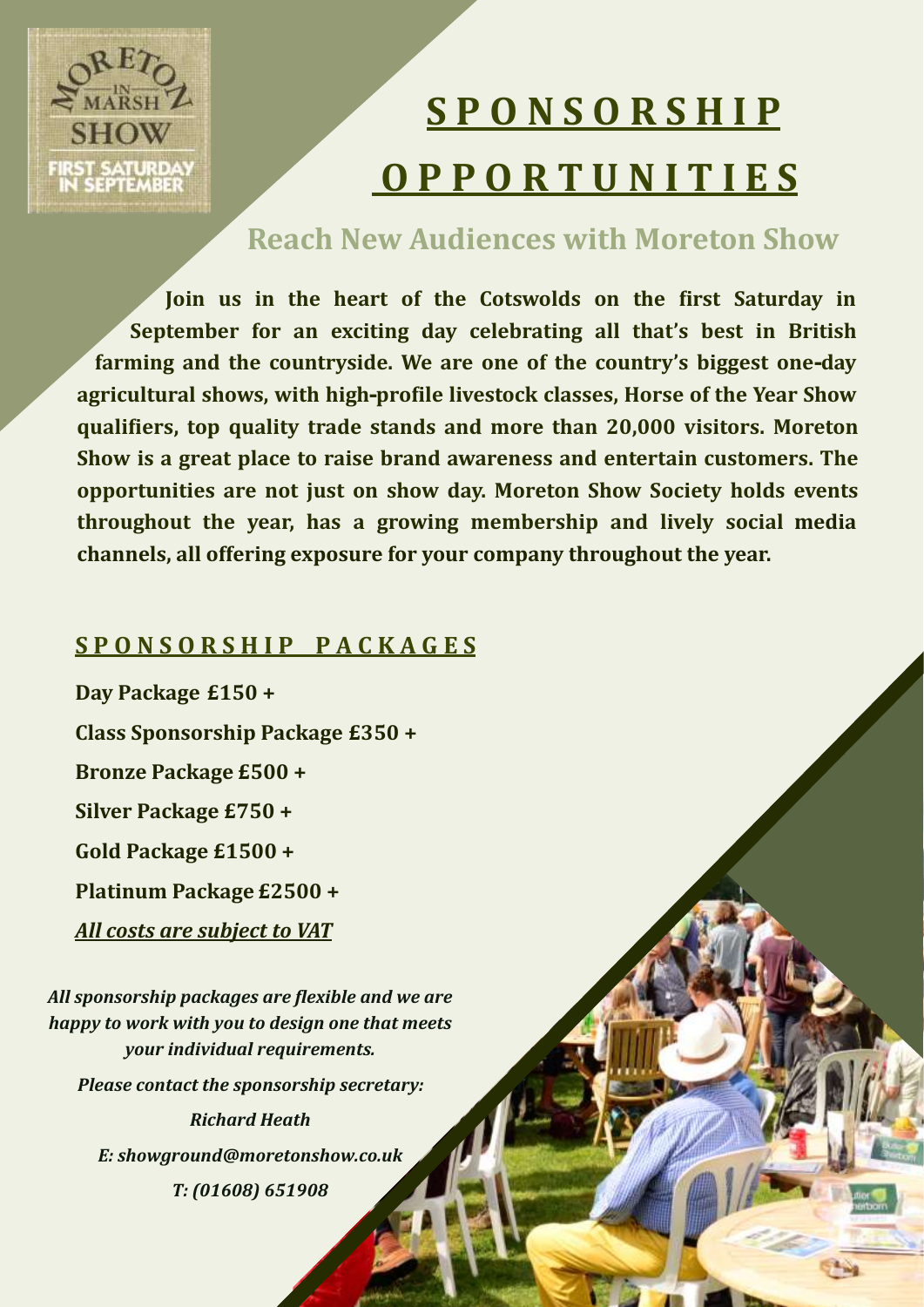### **Day Package £150+**

- **Acknowledgement in the Show Guide, Catalogue and Annual Report**
- **Listing as a sponsor on the show's website**
- **Complimentary show day admission for two**
- **Access to exclusive Members' Marquee**
- **Forward parking**
- **Complimentary Show Guide**

## **Class Sponsorship Package £350+**

- **Class Sponsorship for a qualifier or local class**
- **Opportunity to present prizes if applicable**
- **Acknowledgement in the Schedule, Show Guide, Catalogue and Annual Report**
- **Listing as a sponsor on the show's website**
- **Complimentary show day admission for two**
- **Access to exclusive Members' Marquee**
- **Forward parking**
- **Allocation of space for one standard ringside banner in an outer ring of your choice**

#### *Banner Talk*

**Standard ringside banners are available in the outer rings; Horse, Livestock and Attractions**

**Grand Arena ringside banners are only available to Silver, Gold and Platinum sponsors**

**Premium banners in prime viewing locations available to Platinum sponsors only**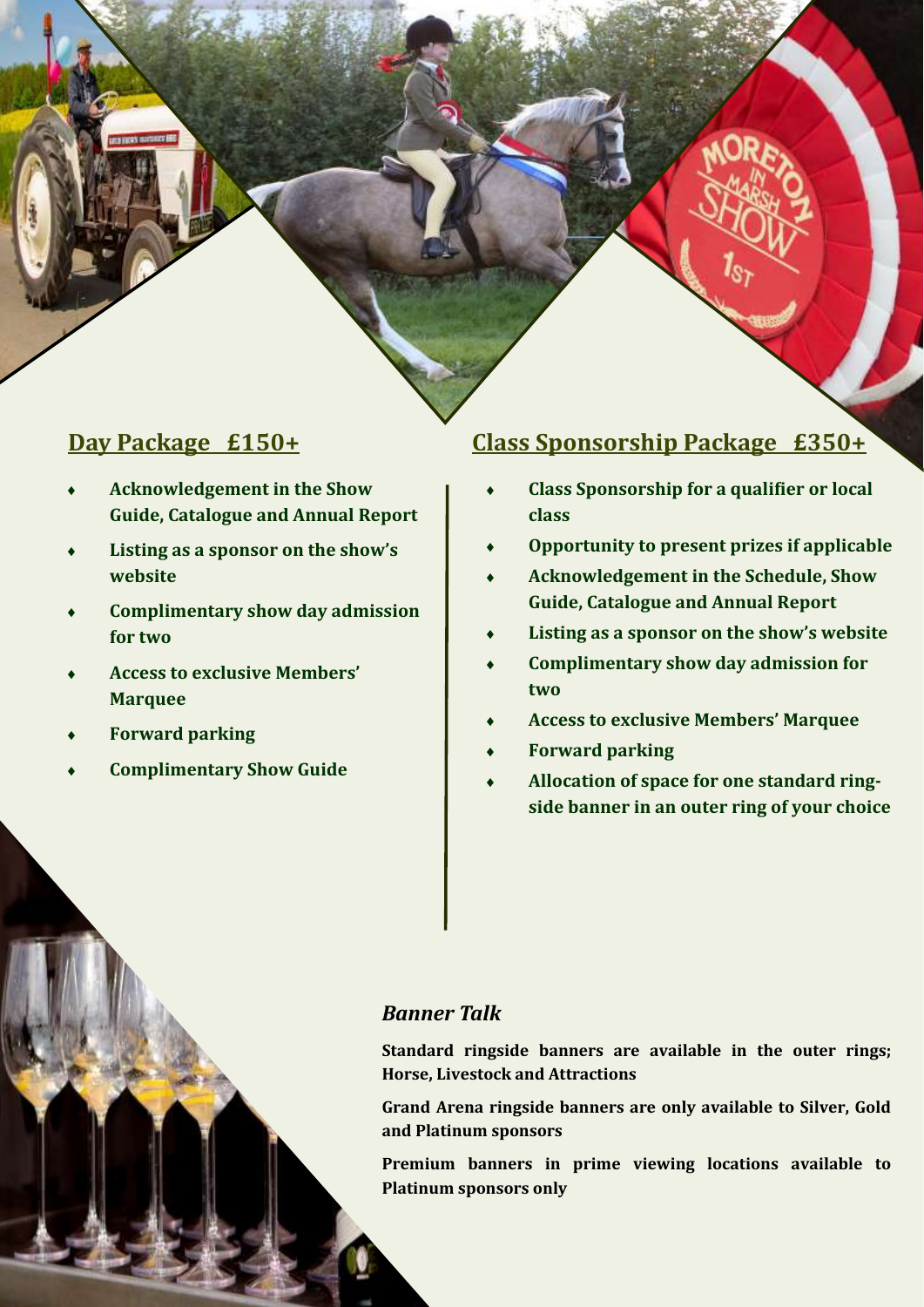#### **Silver Package £750+**

- **The sponsorship of a prestigious championship or popular attraction**
- **Opportunity to present prizes if applicable**
- **Acknowledgement in the Schedule, Show Guide, Catalogue and Annual Report**
- **Your logo on the show's website with link to your own website for one year**
- **Complimentary show day admission for four**
- **Access to exclusive Members' Marquee**
- **Complimentary Members' breakfast for four**
- **Forward parking**
- **Allocation of space for one Grand Arena ringside banner and one standard ringside banner in an outer ring**
- **Public address acknowledgment**
- **Complimentary half-page mono advert in the Show Catalogue**

# **Bronze Package £500+**

- **Opportunity to sponsor a class in the Grand Arena**
- **Opportunity to present prizes if applicable**
- **Acknowledgement in Schedule, Show Guide, Catalogue and Annual Report**
- **Your logo on the show's website with link to your own website for one year**
- **Complimentary show day admission for four**
- **Access to exclusive Members' Marquee**
- **Forward parking**
- **Allocation of space for two standard ringside banners in the outer rings**
- **Public address acknowledgement**

La PARISIENNE